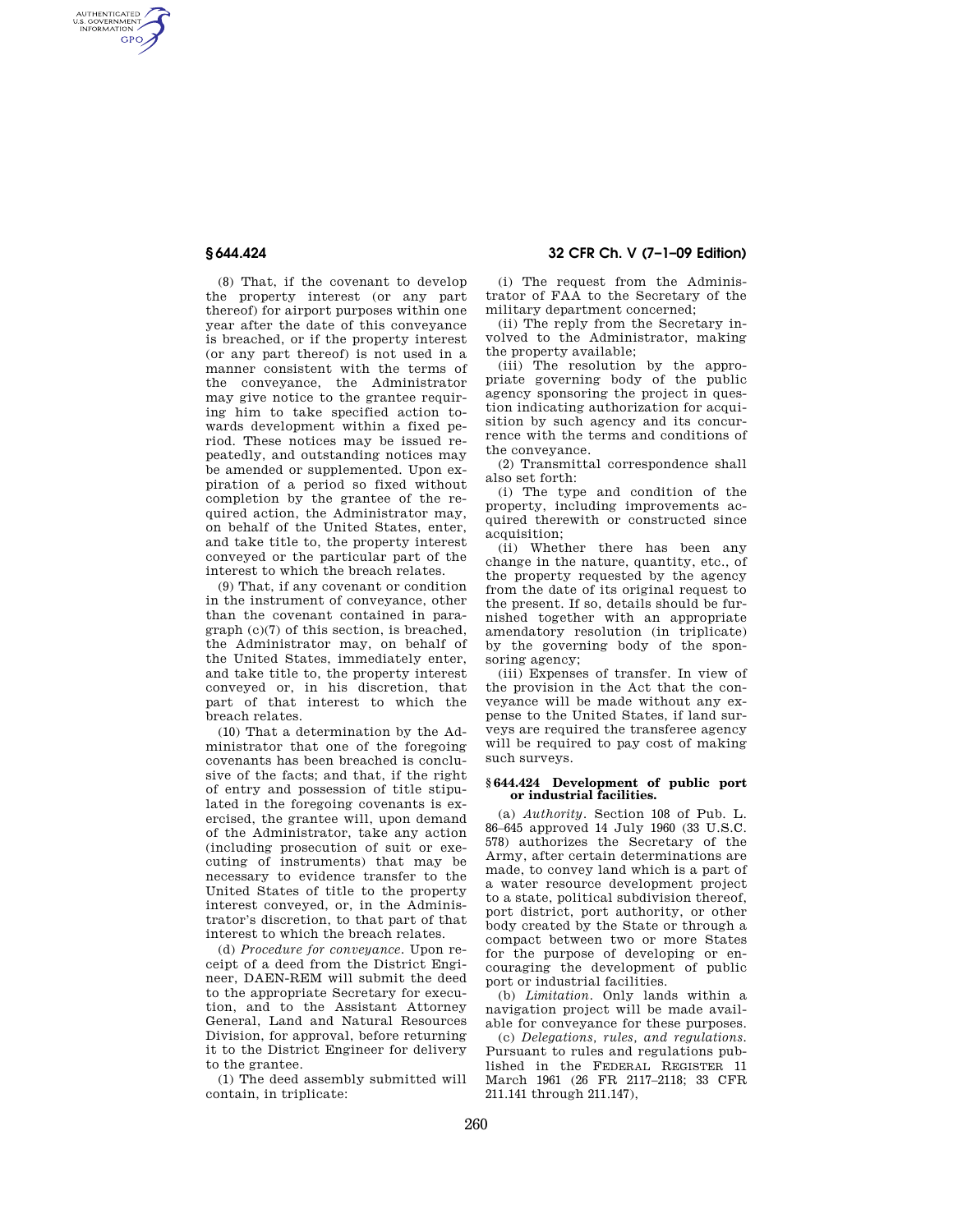## **Department of the Army, DoD § 644.424**

(1) The Chief of Engineers or the Director of Civil Works has been delegated authority to determine:

(i) That the development of public port or industrial facilities on land within a project will be in the public interest;

(ii) That such development will not interfere with the operation and maintenance of the project;

(iii) That the disposition of the land for these purposes under this Act will serve the objectives of the project;

(iv) If two or more agencies file applications for the same land, which agency's intended use of the land will best promote the purpose for which the project was authorized; and

(v) The conditions, reservations and restrictions to be included in a conveyance under the Act.

(2) The District Engineer has been delegated authority to:

(i) Give notice of any proposed conveyance under the Act and afford an opportunity to interested eligible agencies in the general vicinity of the land to apply for its purchase; and

(ii) Determine the period of time in which applications for conveyances may be filed.

(3) *Notice.* The District Engineer shall give notice of the availability of any land for conveyance under this Act and afford an opportunity to eligible agencies in the general vicinity of the land to apply for its purchase (i) by publication at least twice at not less than 15 day intervals in two newspapers having general circulation within the state in which the available land is located and, if any agency of an adjoining state or states may have an interest in the development of such land for public port or industrial facilities, by publication at least twice at not less than 15-day intervals in two newspapers having general circulation within such state or states, and (ii) by letters to all agencies who may be interested in the development of public port or industrial facilities on the available land.

(4) *Filing of application.* Any agency interested in the development of public ports or industrial facilities upon the available land shall file a written application with the District Engineer within the time designated in the public notice. The application shall state fully the purposes for which the land is desired and the scope of proposed development.

(5) *Price.* No conveyance shall be made for a price less than the fair market value of the land.

(6) *Conveyance.* Any conveyance of land under this Act for public port or industrial facilities will be by quitclaim deed in the form of Figure 11–5 in ER 405–1–12 executed by the Secretary of the Army.

(d) *Procedure.* (1) Proposals to convey land included in navigation projects for development of public port or industrial facilities will be forwarded by the District Engineer, through the Division Engineer, to HQDA (DAEN-REM), with recommendations, and with the information required by §644.329, and such additional information as will enable the Chief of Engineers to make the determinations required under paragraph  $(c)(1)$  of this section.

(2) Upon receipt of notification from the Chief of Engineers that the property is available for sale for development of public port or industrial facilities, the District Engineer shall give notice of such availability in accordance with paragraph (c)(3) of this section. The public notice will follow substantially the guide format in Figure 11–4 of ER 405–1–12.

(3) If two or more applications are received from eligible agencies, all applications, with recommendations, will be forwarded, through the Division Engineer, to DAEN-REM for the determination referred to in paragraph  $(c)(1)(iv)$ of this section.

(4) Upon determination of the actual property to be included in a conveyance, the fair market value thereof will be established by an appraisal.

(5) Upon the acceptance of an application, negotiations will be conducted at the price established by the appraisal. However, the applicant will be advised that the price is subject to approval by the Secretary of the Army. This is necessary since the Secretary of the Army has not delegated his authority to determine the fair market value for conveyances under this Act. If public port facilities that can be used in connection with proposed industrial facilities have not been constructed in